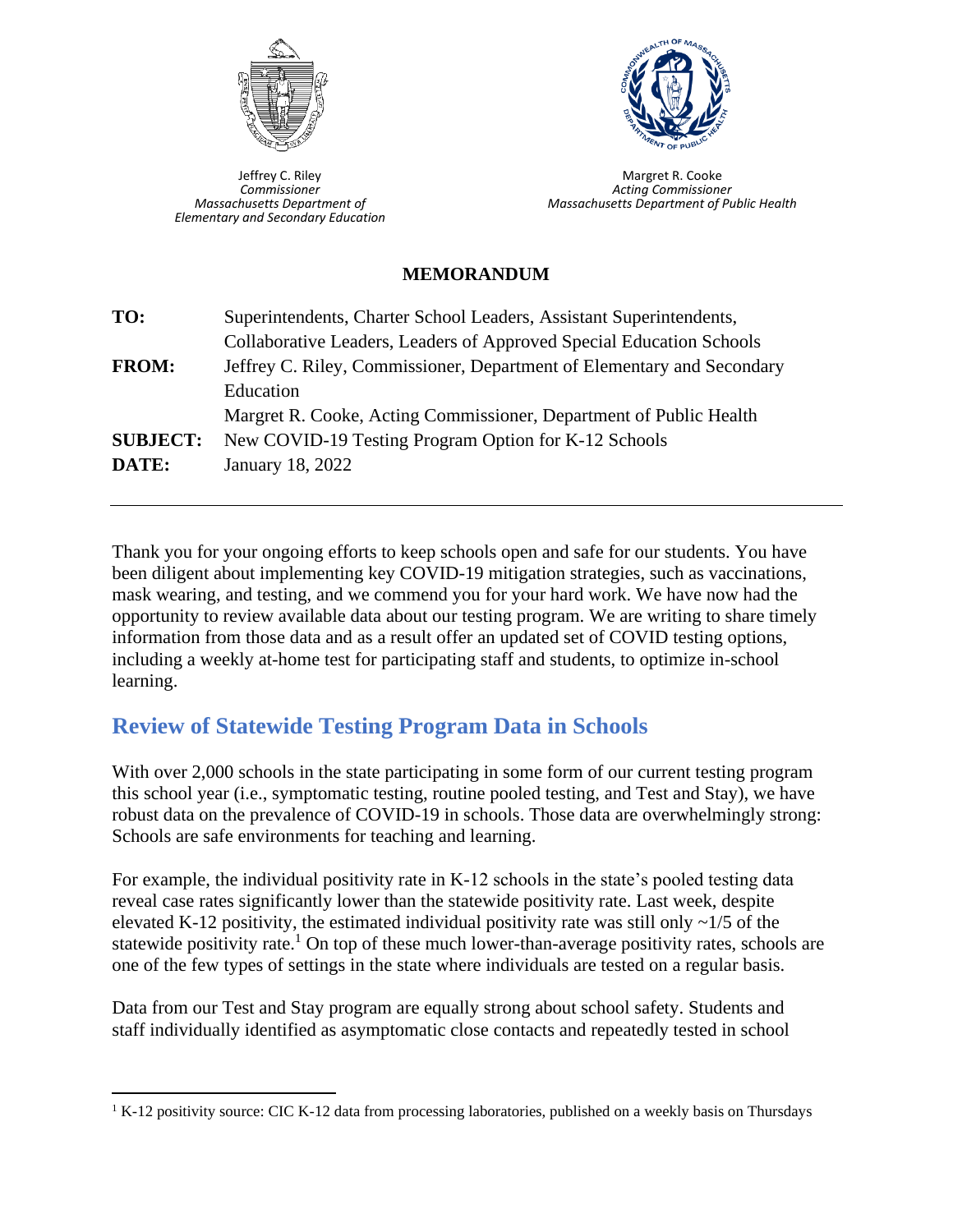through the Test and Stay program test negative over 90% of the time. As of January 9, 503,312 Test and Stay tests had been conducted; 496,440 of them were negative (98.6%).

It's also helpful to look at nationwide data related to Test and Stay to examine the extent to which secondary transmission (i.e., transmission to close contacts) is occurring in schools. The evidence from California and Illinois cited by the CDC in their Test to Stay guidance noted secondary transmission rates of only  $0.7$ -1.5%.<sup>2</sup> A pre-publication study of the first 13 weeks of the Test and Stay program across all participating Massachusetts schools found that the secondary transmission rate was 2.9%, and that tertiary transmission was very low.

#### As always, we are committed to using data to inform our recommendations to districts and schools. **As demonstrated above, test positivity rates in Test and Stay indicate that individuals identified as close contacts in school are very unlikely to contract or spread COVID-19.**

These data show that transmission from close contacts is a rare occurrence in schools and that, therefore, extensive contact tracing and associated Test and Stay procedures are not adding significant value as a mitigation strategy despite the demand they place on the time of school health staff and school staff at large. **As a result, we are recommending that school health personnel increase their focus on identifying symptomatic individuals, rather than monitoring in-school close contacts who are unlikely to contract or spread the virus.** The new set of testing options described below, which includes a weekly at-home test for participating staff and students, will uniquely support this shift in focus.

Other New England states, such as Connecticut and Vermont, have recently transitioned from individualized contact tracing to the use of at-home tests and focusing school health efforts on symptomatic testing.

# **New COVID Testing Options to Optimize In-Person Learning**

To enable districts and schools to make the shift towards greater focus of school health personnel on identifying symptomatic individuals and other aspects of COVID-19 management, the Department of Elementary and Secondary Education (DESE), the Executive Office of Health and Human Services (EOHHS), and the Department of Public Health (DPH) will now provide a new option within the statewide testing program to optimize in-person learning. **Specifically, districts and schools participating in symptomatic and/or pooled testing may choose to continue those testing strategies and discontinue contact tracing and Test and Stay.<sup>3</sup> As an additional resource, districts and schools that elect to make this change will be provided with rapid antigen at-home tests for all participating staff and students that can be used on a weekly basis.**

<sup>2</sup> https://www.cdc.gov/media/releases/2021/s1217-Test-To-Stay.html

<sup>&</sup>lt;sup>3</sup> Using their professional discretion, school health professionals may determine if specific situations warrant contact tracing.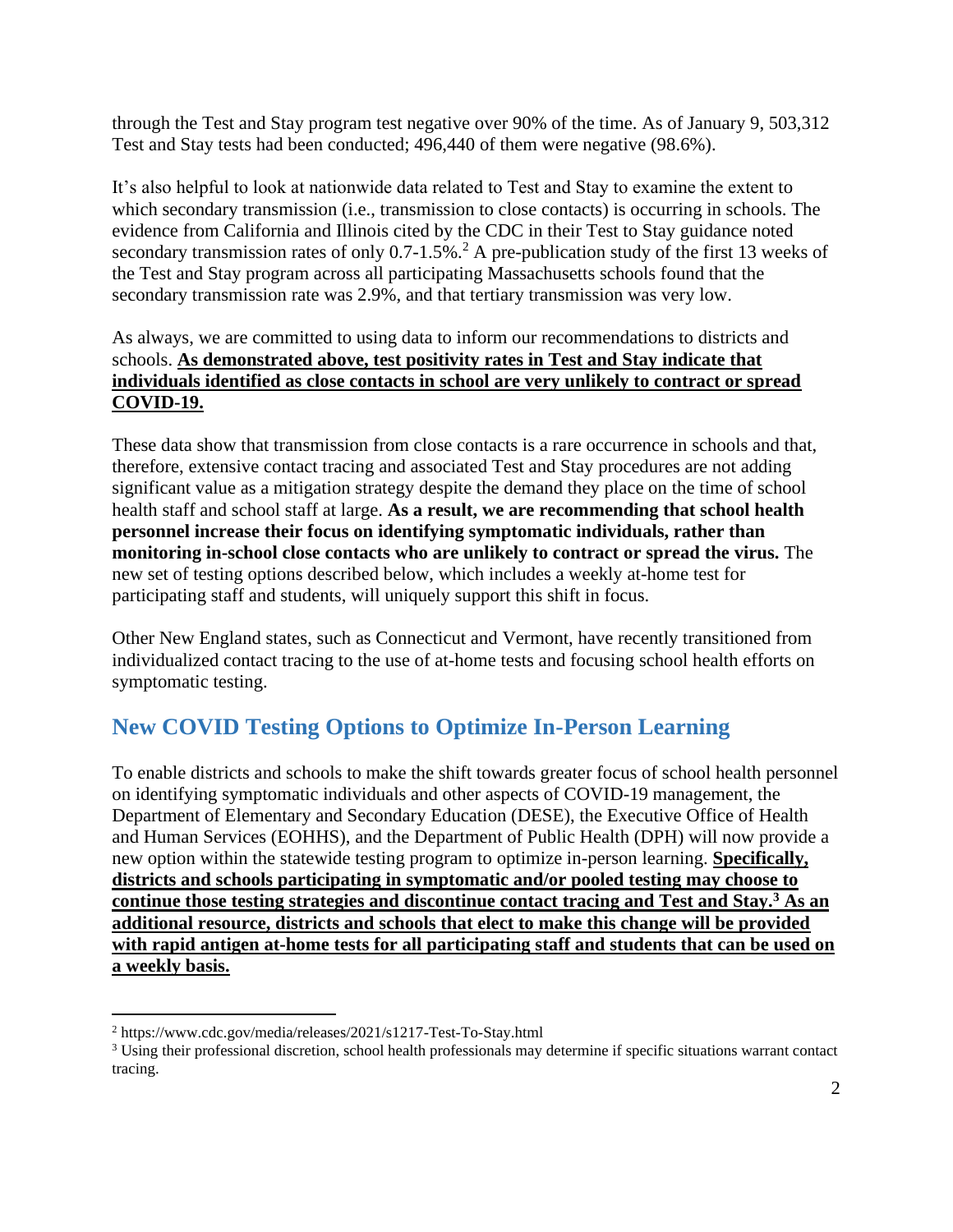**DESE and DPH recommend that districts and schools select this new option, and if they choose to implement it, they must notify their local boards of health. Please note that this new option is only available to districts and schools that continue symptomatic and/or pooled testing.** Districts and schools that choose to maintain Test and Stay will continue contact tracing and will not be eligible to receive rapid antigen at-home tests. As a continuation of its contract with the state, CIC will continue to provide staffing and logistical support for the testing program (both the original program and the new option), including program coordination and onsite specimen collectors as needed. CIC will also continue to manage consent and reporting processes.

DESE and EOHHS/DPH will continue to evaluate the COVID testing services we are offering throughout the remainder of the winter and early spring. The updated options will remain in place from January 31 to April 22. We will determine if any updates to the program are needed beyond April 22 and provide you with information throughout the early spring.

## **Implementation Details**

The chart below describes the components of each option now available to all districts and schools in the state including local education agencies, charter schools, education collaboratives, approved special education schools and private schools:

|                                                              | <b>Updated K-12 Testing</b><br><b>Options (effective 1/31)</b>                                                                                                                                       | <b>Original K-12 Testing</b><br><b>Options</b> |
|--------------------------------------------------------------|------------------------------------------------------------------------------------------------------------------------------------------------------------------------------------------------------|------------------------------------------------|
|                                                              | Discontinue contact                                                                                                                                                                                  | Maintain contact                               |
|                                                              | tracing and Test and<br>Stay <strongly<br>recommended&gt;</strongly<br>                                                                                                                              | tracing and Test and<br>Stay                   |
| Symptomatic testing and/or Yes<br>routine pooled testing     |                                                                                                                                                                                                      | Yes                                            |
| <b>Test and Stay</b>                                         | No                                                                                                                                                                                                   | Yes                                            |
| Individualized contact<br>tracing for in-school<br>exposures | Not required                                                                                                                                                                                         | Yes                                            |
| Weekly at-home antigen<br>testing (students and staff)       | Yes, with initial shipment No<br>for participating staff<br>during the week of<br>January 24; initial<br>shipment of at-home tests<br>for participating students<br>during the week of<br>January 31 |                                                |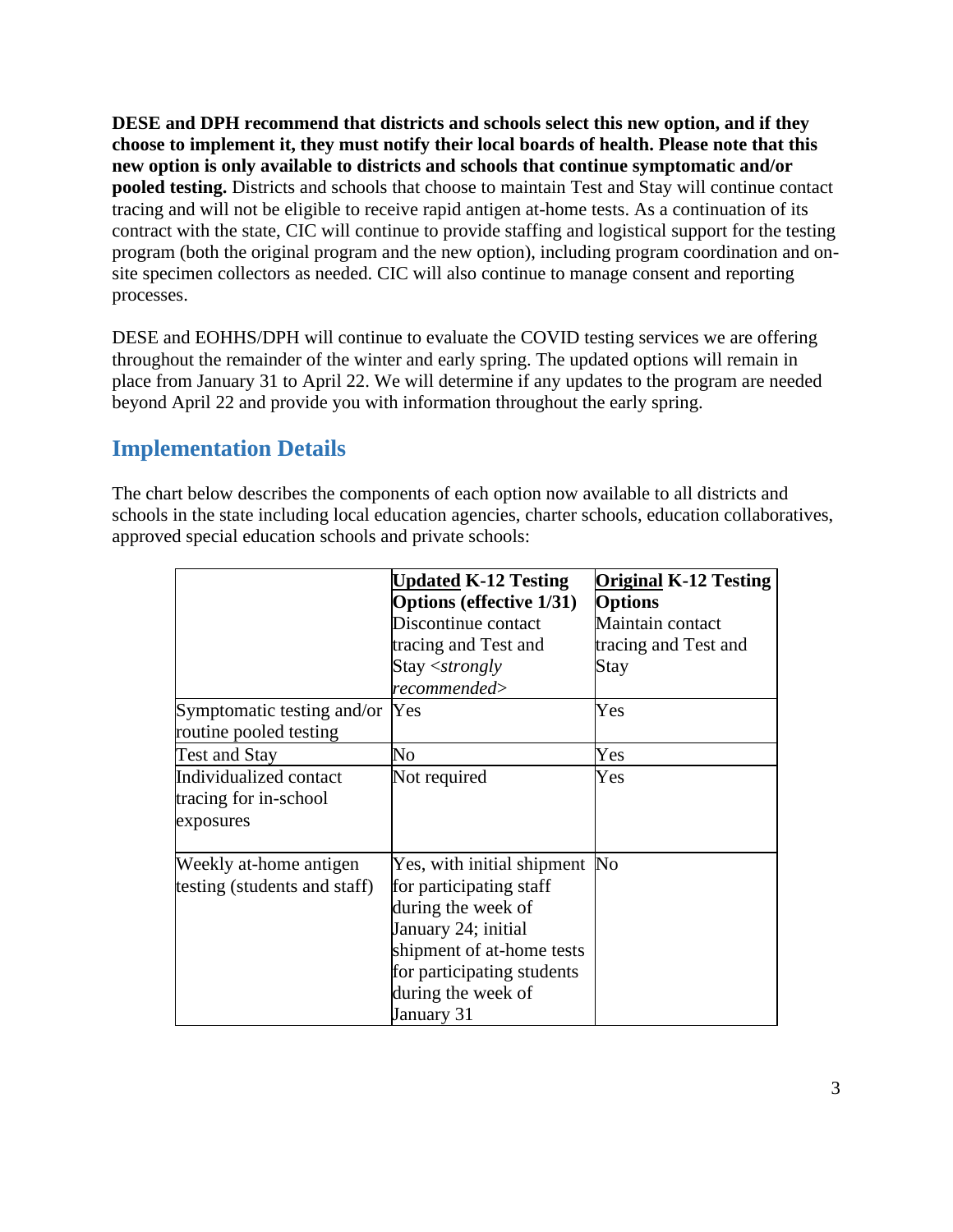### **Additional Information Regarding At-Home Antigen Tests**

Districts and schools can elect to switch to the updated testing program between January 21 and April 1, 2022 by responding to this brief survey. Those that respond affirmatively by January 21 will be prioritized to start the updated testing program. The at-home antigen tests will be provided on a staggered basis with delivery of tests for staff and students occurring in alternate weeks. Districts that respond by January 21 will begin receiving tests for staff during the week of January 24 and tests for students during the week of January 31.

Districts and schools that select the updated testing program will receive at-home antigen tests for all staff members who choose to participate and all students whose parents/guardians signify interest in participating by completing a brief opt-in form. DESE will provide an optional template opt-in form for this purpose. Schools and districts can distribute at-home tests to all participating staff and students regardless of vaccination status. The tests will be shipped to the district for internal distribution, and they are packaged in kits containing two tests per kit. Participating staff and students will receive one kit every two weeks so that they can test themselves weekly. Districts and schools should maximize the use of the at-home tests by determining which day of the week they recommend participating staff and students take the tests. For example, a school that conducts weekly routine pooled testing on Mondays would likely recommend students and staff to undertake at-home tests on Thursdays. When an individual tests positive on an at-home antigen test, they will be asked to inform their school of the positive result. DESE will provide an optional template response form for this purpose. At this time, the school will not be required to report the results of at-home tests to DPH, but districts and schools will continue to include positive at-home tests in their weekly testing reports to DESE.

Districts and schools that select the updated testing program will receive the materials and supports (including necessary translations) they need to launch at-home tests, including the following:

- Optional template letter to staff
- Optional template letter to families with link to opt-in form, training materials, and positive test result notification
- Training for at-home tests (video & paper)
- Test distribution tracking sheet for districts
- Test result response form for parents/guardians to report positive results to schools
- Updated CIC ordering form for at-home tests

### **Update to Quarantine Guidelines**

As stated above, districts and schools that select the new testing program will discontinue individualized contact tracing. As such, for these districts and schools, there is no longer the expectation that close contacts will be identified, and therefore, any potential contacts do not need to quarantine. Instead, schools should shift their focus to monitoring symptomatic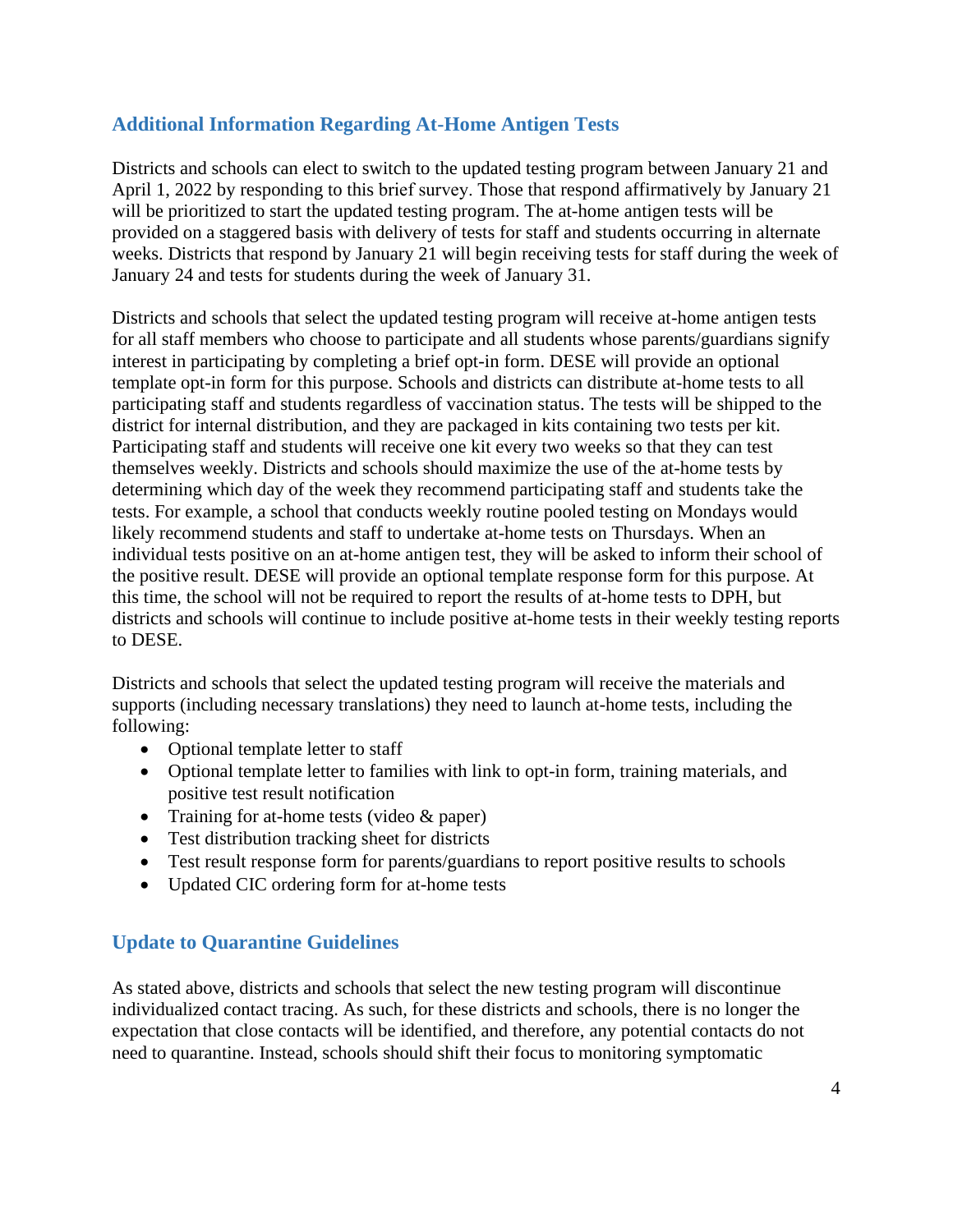individuals. DESE and DPH will soon update the "Protocols for Responding to COVID-19 Scenarios" guidance to reflect these changes.

#### **Summary of Next Steps**

Districts and schools may elect to switch to the updated testing program between January 21 and April 1, 2022 by responding to this brief survey. Those that respond affirmatively by January 21 will be prioritized to start the new program.

Recommended timeline (for districts and schools that wish to begin the new program on its 1/31 start date):

- By January 21, interested districts and schools submit brief survey to DESE.
	- o Between January 18-21, districts and schools determine how many staff will participate in the at-home antigen test option. The district or school will send this information to DESE in the survey.
- During the week of January 24, districts that respond affirmatively to the survey will begin to receive tests for participating staff.
- By January 28, districts will collect opt-in forms from interested families.
	- o By January 28, districts will report to DESE the number of participating students by ordering the requisite number of tests through the CIC ordering portal.
- During the week of January 31, districts will begin to receive tests for participating students.

Once the district or school distributes these tests, it will discontinue contact tracing and Test and Stay.

• After January 31, districts will order additional at-home tests on an as needed basis using the CIC ordering portal.

As a reminder, districts and schools may elect to switch to the new testing options by responding to the DESE survey anytime between January 21 and April 1, 2022. Because at-home tests for staff members and students will be provided in alternating weeks, DESE and EOHHS/DPH will incorporate districts and schools that opt into the updated testing program after January 21 into the existing distribution schedule.

## **Vaccine Clinics**

As a reminder, vaccines continue to be the best way to protect our residents against the effects of COVID. Please encourage students and staff to get vaccinated. We strongly encourage districts and schools to host [mobile vaccination clinics](http://mass.gov/mobilevaccineform) to continue to provide access to vaccines and boosters for staff and students.